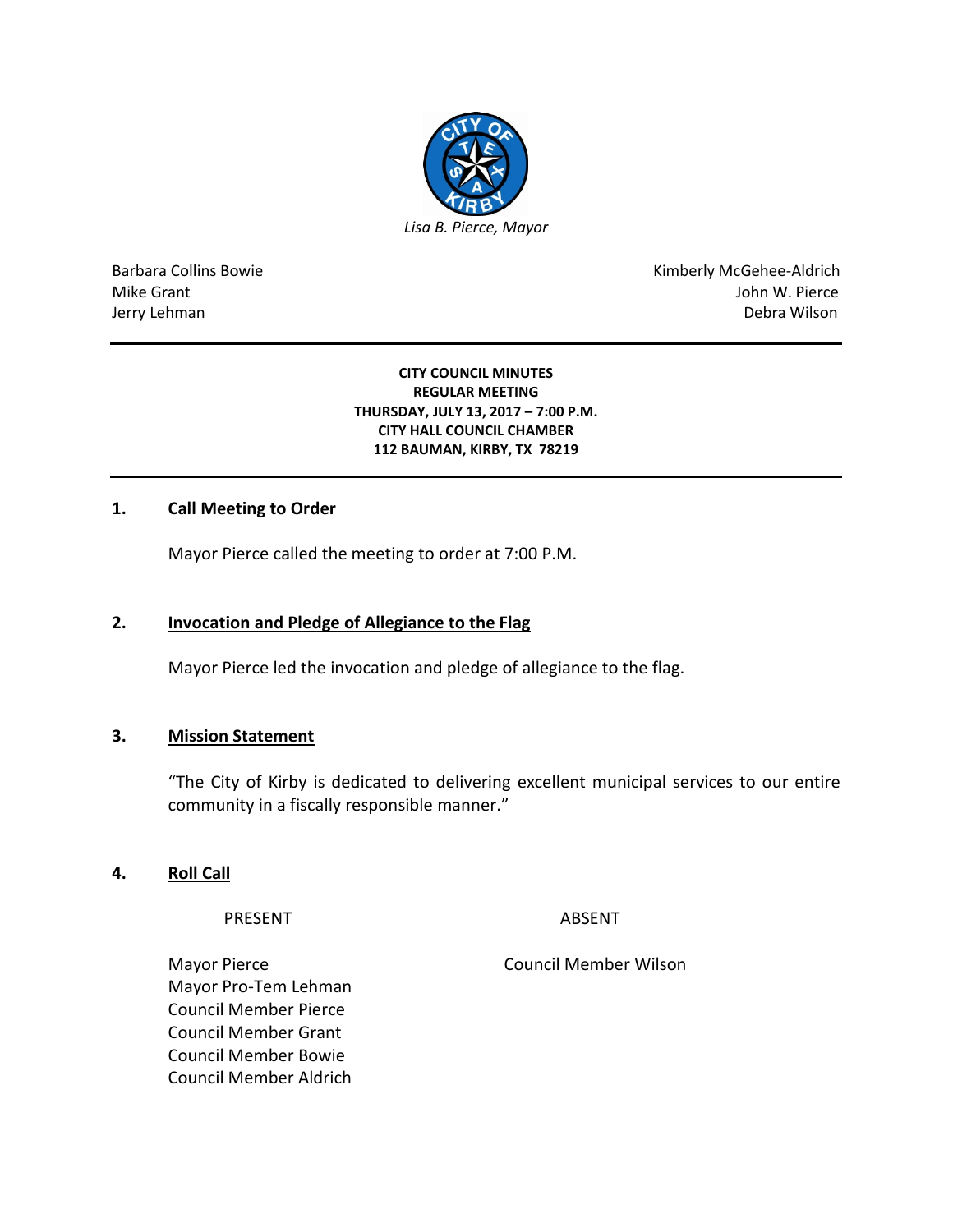### **5. Citizen Participation**

There were not any citizens signed up to participate.

## **6. Consent Agenda**

- a. Approval Of Special Meeting/Budget Workshop Minutes June 14, 2017
- b. Approval Of Regular Meeting Minutes June 22, 2017
- c. Approval Of Special Meeting/Budget Workshop Minutes June 28, 2017

Mayor Pro-Tem Lehman moved to accept the Consent Agenda; seconded by Council Member Pierce.

The motion carried with a 5-1 vote. (Council Member Grant abstained)

## **7. Discussion And Possible Action**

a. Discussion And Possible Action To Consider Ordinance No. O-2017-816 An Ordinance Amending The Zoning Ordinance Of The City Of Kirby, Texas, To Change The Zoning Of The Property Legally Described As Lot 2, Turner Club Subdivision, As Shown On Plat Recorded In Volume 9638, Page 188 Of The Deed And Plat Records Of Bexar County, Texas, From "C-2" Commercial District To "P" Public District. This Is The Second Reading.

Council Member Grant moved to accept Ordinance No. O-2017-816 an Ordinance amending the Zoning Ordinance of the City of Kirby, Texas, to change the zoning of the property legally described as Lot 2, Turner Club Subdivision, as shown on plat recorded in Volume 9638, Page 188 of the Deed and Plat Records of Bexar County, Texas, from "C-2" Commercial District to "P" Public District; seconded by Mayor Pro-Tem Lehman.

The motion carried with a 6-0 vote.

AYE: 6 NAY: 0

b. Discussion And Possible Action To Consider Ordinance No. O-2017-817 Relating To A Curfew For Any Person Under The Age Of Seventeen Years During Certain Hours, Making It Unlawful For Any Parent Or Person In Loco Parentis Entitled To Custody Or Control Of A Minor To Violate This Ordinance And Imposing Penalties. This Is The Second Reading.

Council Member Aldrich moved to accept Ordinance No. O-2017-817 relating to a curfew for any person under the age of seventeen years during certain hours, making it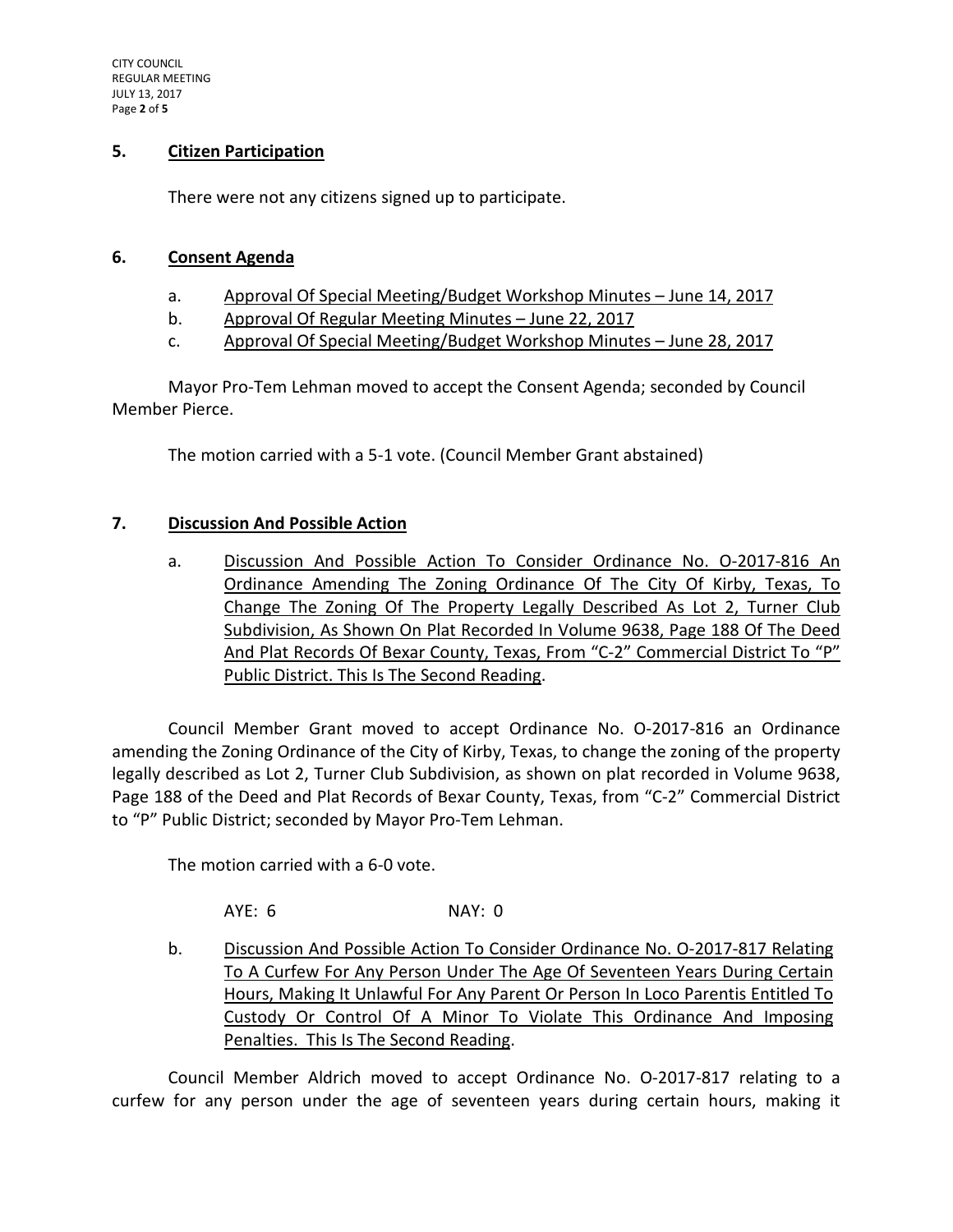unlawful for any parent or person in loco parentis entitled to custody or control of a minor to violate this ordinance and imposing penalties; seconded by Council Member Grant.

The motion carried with a 6-0 vote.

# AYE: 6 NAY: 0

## c. Discussion And Possible Action To Remove Member(s) From The Kirby Senior Center Strategic Planning Committee

Mayor Pierce read the names of the current members of the Kirby Senior Center Strategic Planning Committee.

Mayor Pro-Tem Lehman stated he asked that this item be placed on the agenda. The Committee consists of only two members from Council and the rest are from the senior center. Mayor Pro-Tem Lehman moved to remove Council Member Barbara Bowie from the Senior Center Strategic Planning Committee; seconded by Council Member Grant.

Council Member Bowie asked Mayor Pro-Tem Lehman why he wants to remove her from the Committee.

Mayor Pro-Tem Lehman said because there are only two council members on the Committee and it's important that both attend the meetings.

The motion carried with a 5-1 vote.

- AYE: 5 NAY: 1 (Council Member Bowie)
- d. Discussion And Possible Action To Appoint Member(s) To The Kirby Senior Center Strategic Planning Committee

Council Member Aldrich moved to appoint Council Member Debra Wilson to the Kirby Senior Center Strategic Planning Committee; seconded by Council Member Grant.

The motion carried with a 5-1 vote.

AYE: 5 NAY: 1 (Council Member Bowie)

e. Discussion And Possible Action To Select Three Council Members To Attend The 2017 Texas Municipal League Conference October 3 – 6, 2017 In Houston, Texas

Council Member Aldrich moved to select Council Member Wilson, Mayor Pro-Tem Lehman, and Council Member Bowie to attend the 2017 Texas Municipal League Conference October 3 0 6, 2017 in Houston, Texas.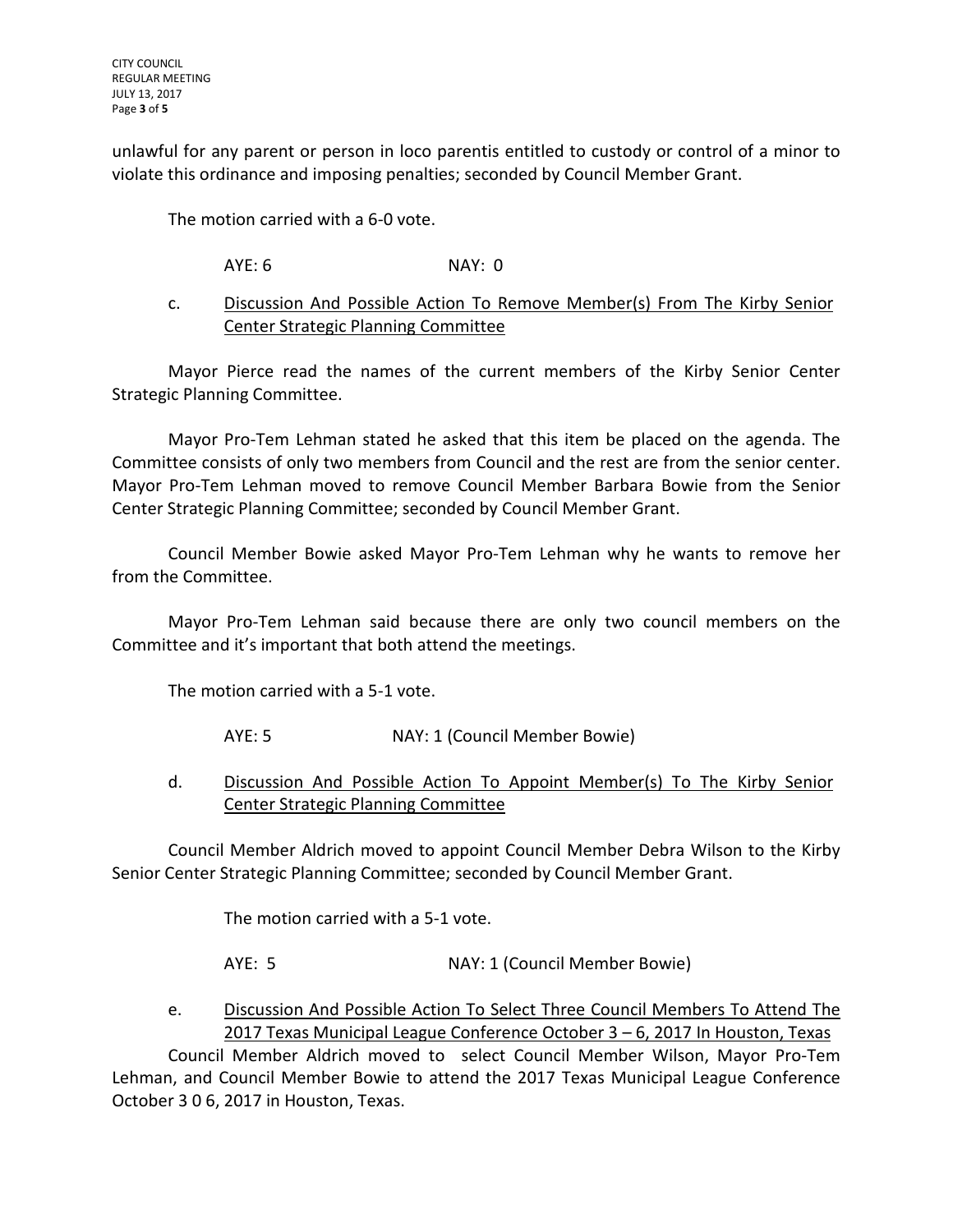The motion carried with a 6-0 vote.

AYE: 6 NAY: 0

## f. Discussion And Possible Action Regarding Items For The Next Budget Amendment For Fiscal Year 2016-2017

Tina Ynfante, Finance Director, provided an update for the budget amendment. These items were discussed at the June 14 and June 28 meetings.

Council Member Grant moved to accept the items for the next budget amendment for Fiscal Year 2016-2017; seconded by Council Member Aldrich.

The motion carried with a 6-0 vote.

AYE: 6 NAY: 0

## g. Discussion And Possible Action To Consider Resolution No. R-2017-693 Approving The Hazard Mitigation Plan With Bexar County

William Hilburn, Captain, Fire Department, presented the Hazard Mitigation Plan.

Council Member Grant moved to accept Resolution No. R-2017-693 approving the Hazard Mitigation Plan with Bexar County; seconded by Mayor Pro-Tem Lehman.

The motion carried with a 6-0 vote.

AYE: 6 NAY: 0

### **8. Requests and Announcements**

a. Requests By Mayor And Council Members For Items To Be Placed On Future City Council Agendas And Announcements On City Events/Community Interests

Council Member Bowie – She apologized for her absences from recent meetings and explained why she was not able to attend them. This is a difficult time and she asked for prayers. She said she will step down from Senior Center Committee even though she was looking forward to serving on the committee.

Council Member Aldrich – She said she will pray for Council Member Bowie. She thanked everyone for attending the meeting. The  $4<sup>th</sup>$  of July Fireworks in the Park da really